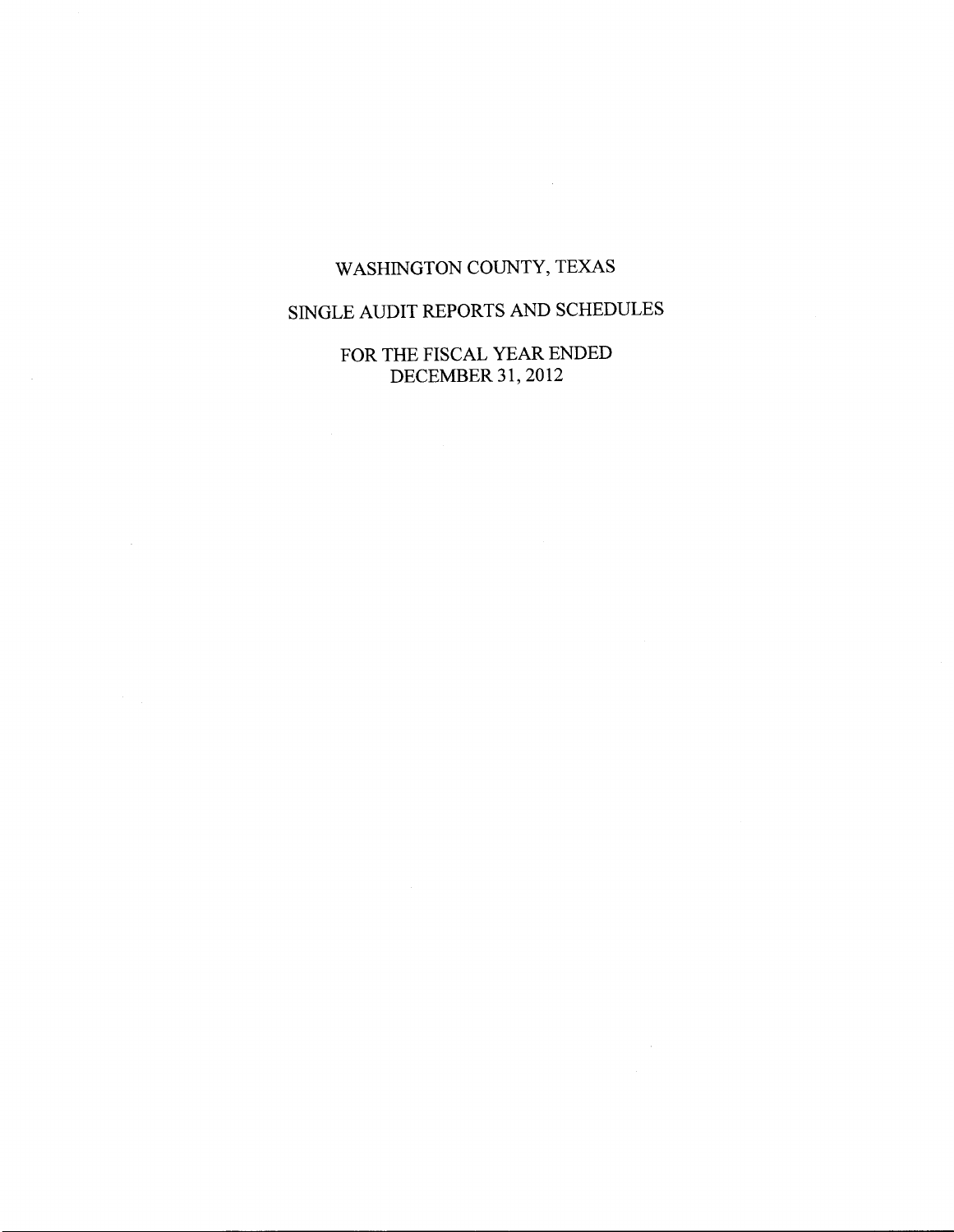#### WASHINGTON COUNTY, TEXAS Single Audit Reports and Schedules Year Ended December 31,2012 Table of Contents

# Page

| Independent Auditors' Report on Internal Control Over Financial Reporting and on<br>Compliance and Other Matters Based on an Audit of Financial Statements Performed<br>in Accordance With Government Auditing Standards |    |
|--------------------------------------------------------------------------------------------------------------------------------------------------------------------------------------------------------------------------|----|
| Independent Auditors' Report on Compliance for Each Major Federal Program and on<br>Internal Control Over Compliance in Accordance with OMB Circular A-133                                                               | 3  |
| Schedule of Prior Audit Findings                                                                                                                                                                                         | 6  |
| Schedule of Findings and Questioned Costs                                                                                                                                                                                | 7  |
| Corrective Action Plan                                                                                                                                                                                                   | 8  |
| Schedule of Expenditures of Federal Awards                                                                                                                                                                               | 9  |
| Notes to Schedule of Expenditures of Federal Awards                                                                                                                                                                      | 10 |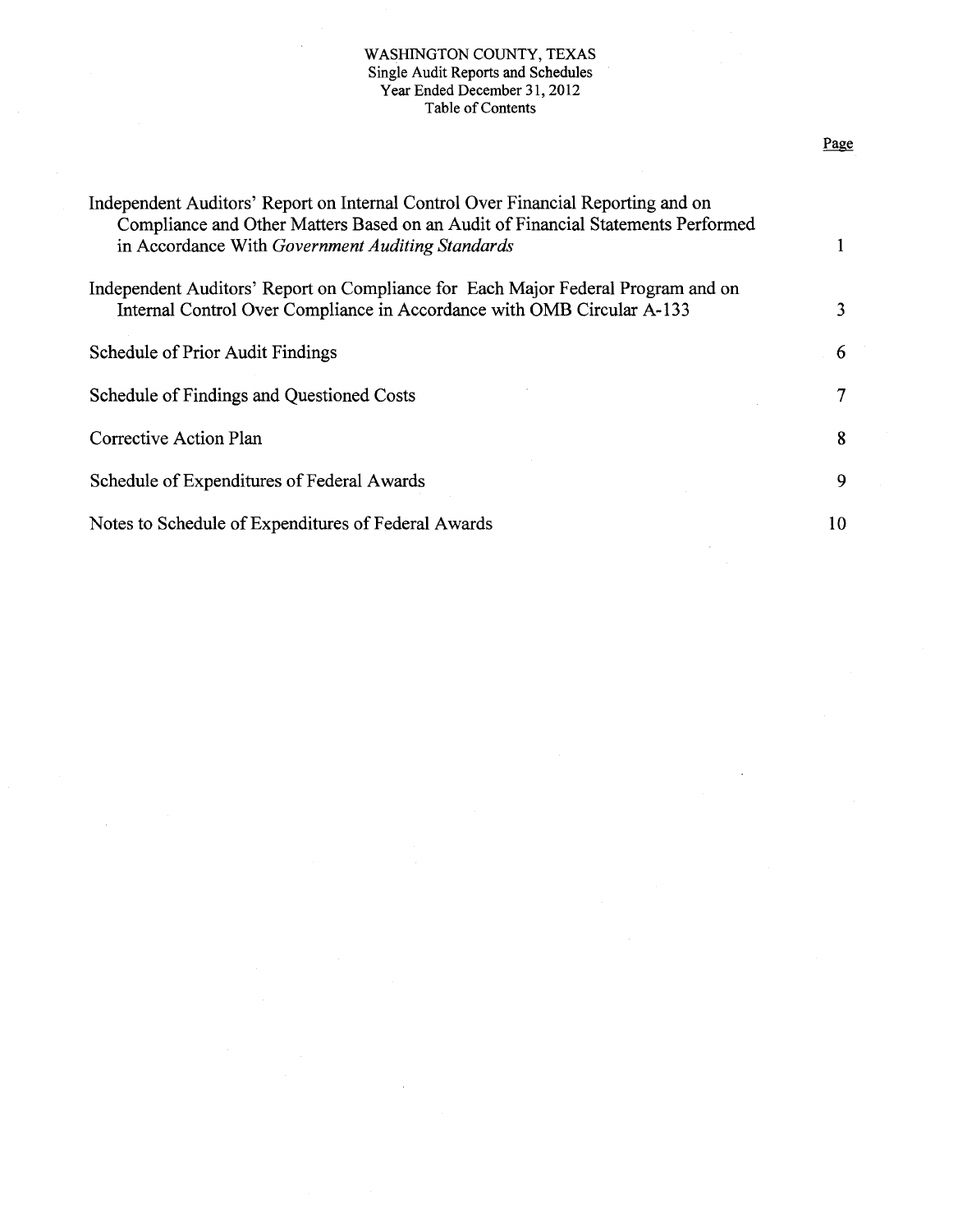#### **RUTLEDGE CRAIN & COMPANY, PC**  CERTIFIED PUBLIC ACCOUNTANTS

2401 Garden Park Court. Suite B Arlington, Texas 76013

# INDEPENDENT AUDITORS' REPORT ON INTERNAL CONTROL OVER FINANCIAL REPORTING AND ON COMPLIANCE AND OTHER MATTERS BASED ON AN AUDIT OF FINANCIAL STATEMENTS PERFORMED IN ACCORDANCE WITH *GOVERNMENT AUDITING STANDARDS*

The Honorable Judge and County Commissioners Washington County Brenham, Texas

We have audited, in accordance with the auditing standards generally accepted in the United States of America and the standards applicable to financial audits contained in *Government Auditing Standards*  issued by the Comptroller General of the United States, the financial statements of the governmental activities, each major fund, and the aggregate remaining fund information of Washington County, Texas (the "County"), as of and for the year ended December 31, 2012, and the related notes to the financial statements, which collectively comprise the County's basic financial statements, and have issued our report thereon dated June 5, 2013.

# **Internal Control Over Financial Reporting**

In planning and performing our audit of the financial statements, we considered the County's internal control over financial reporting (internal control) to determine the audit procedures that are appropriate in the circumstances for the purpose of expressing our opinions on the financial statements, but not for the purpose of expressing an opinion on the effectiveness of the County's internal control. Accordingly, we do not express an opinion on the effectiveness of the County's internal control.

A *deficiency in internal control* exists when the design or operation of a control does not allow management or employees, in the normal course of performing their assigned functions, to prevent, or detect and correct, misstatements on a timely basis. A *material weakness* is a deficiency, or a combination of deficiencies, in internal control, such that there is a reasonable possibility that a material misstatement of the entity's financial statements will not be prevented, or detected and corrected on a timely basis. A *significant deficiency* is a deficiency, or a combination of deficiencies, in internal control that is less severe than a material weakness, yet important enough to merit attention by those charged with governance.

Our consideration of internal control was for the limited purpose described in the first paragraph of this section and was not designed to identify all deficiencies in internal control that might be material weaknesses or, significant deficiencies. Given these limitations, during our audit we did not identify any deficiencies in internal control that we consider to be material weaknesses. However, material weaknesses may exist that have not been identified.

# **Compliance and Other Matters**

As part of obtaining reasonable assurance about whether the County's financial statements are free from material misstatement, we performed tests of its compliance with certain provisions of laws, regulations, contracts, and grant agreements, noncompliance with which could have a direct and material effect on

Metro (817) 265-9989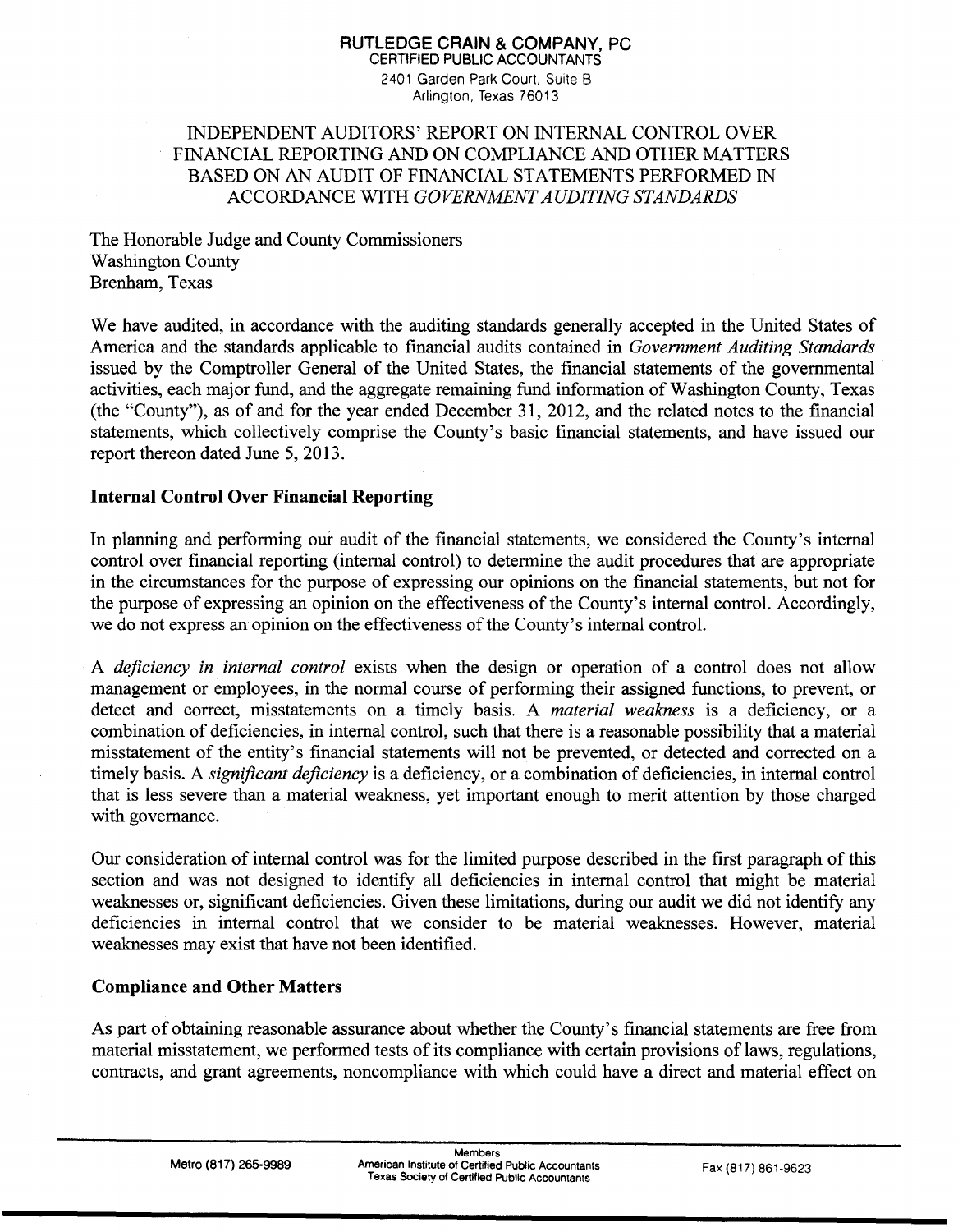the determination of financial statement amounts. However, providing an opinion on compliance with those provisions was not an objective of our audit, and accordingly, we do not express such an opinion. The results of our tests disclosed no instances of noncompliance or other matters that are required to be reported under *Government Auditing Standards.* 

### **Purpose of this Report**

The purpose of this report is solely to describe the scope of our testing of internal control and compliance and the results of that testing, and not to provide an opinion on the effectiveness of the entity's internal control or on compliance. This report is an integral part of an audit performed in accordance with *Government Auditing Standards* in considering the entity's internal control and compliance. Accordingly, this communication is not suitable for any other purpose.

Rutledge Green & Company, PC

June 5, 2013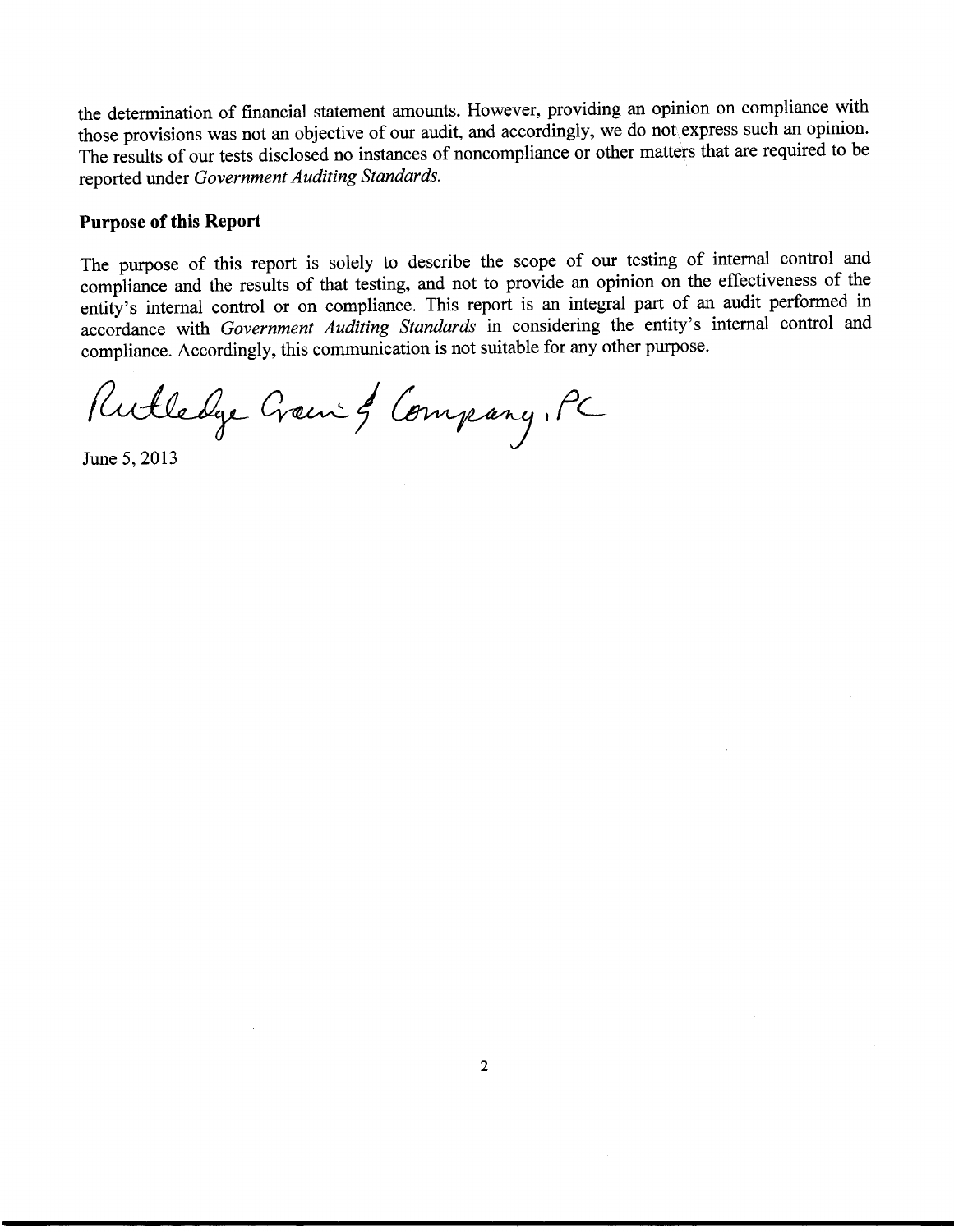## **RUTLEDGE CRAIN & COMPANY, PC**

CERTIFIED PUBLIC ACCOUNTANTS 2401 Garden Park Court. Suite B Arlington. Texas 76013

# INDEPENDENT AUDITORS' REPORT ON COMPLIANCE FOR EACH MAJOR FEDERAL PROGRAM AND ON INTERNAL CONTROL OVER COMPLIANCE REQUIRED BY OMB CIRCULAR A-133

The Honorable Judge and County Commissioners Washington County Brenham, Texas

# **Report on Compliance for Each Major Federal Program**

We have audited Washington County, Texas' (the "County") compliance with the types of compliance requirements described in the *OMB Circular A-i33 Compliance Supplement* that could have a direct and material effect of the County's major federal programs for the year ended December 31, 2012. The County's major federal program is identified in the summary of auditors' results section of the accompanying schedule of findings and questioned costs.

## **Management's Responsibility**

Management is responsible for compliance with the requirements of laws, regulation, contracts, and grants applicable to its federal programs.

# **Auditors' Responsibility**

Our responsibility is to express an opinion on compliance for each of the County's major federal programs based on our audit of the types of compliance requirements referred to above. We conducted our audit of compliance in accordance with auditing standards generally accepted in the United States of America; the standards applicable to financial audits contained in *Government Auditing Standards,*  issued by the Comptroller General of the United States, and OMB Circular A-133, *Audits of States, Local Governments, and Non-Profit Organizations.* Those standards and OMB Circular A-133 require that we plan and perform the audit to obtain reasonable assurance about whether noncompliance with the types of compliance requirements referred to above that could have a direct and material effect on a major federal program occurred. An audit includes examining, on a test basis, evidence about the County's compliance with those requirements and performing such other procedures as we considered necessary in the circumstances.

We believe that our audit provides a reasonable basis for our opinion on compliance for each major federal program. However, our audit does not provide a legal determination of the County's compliance.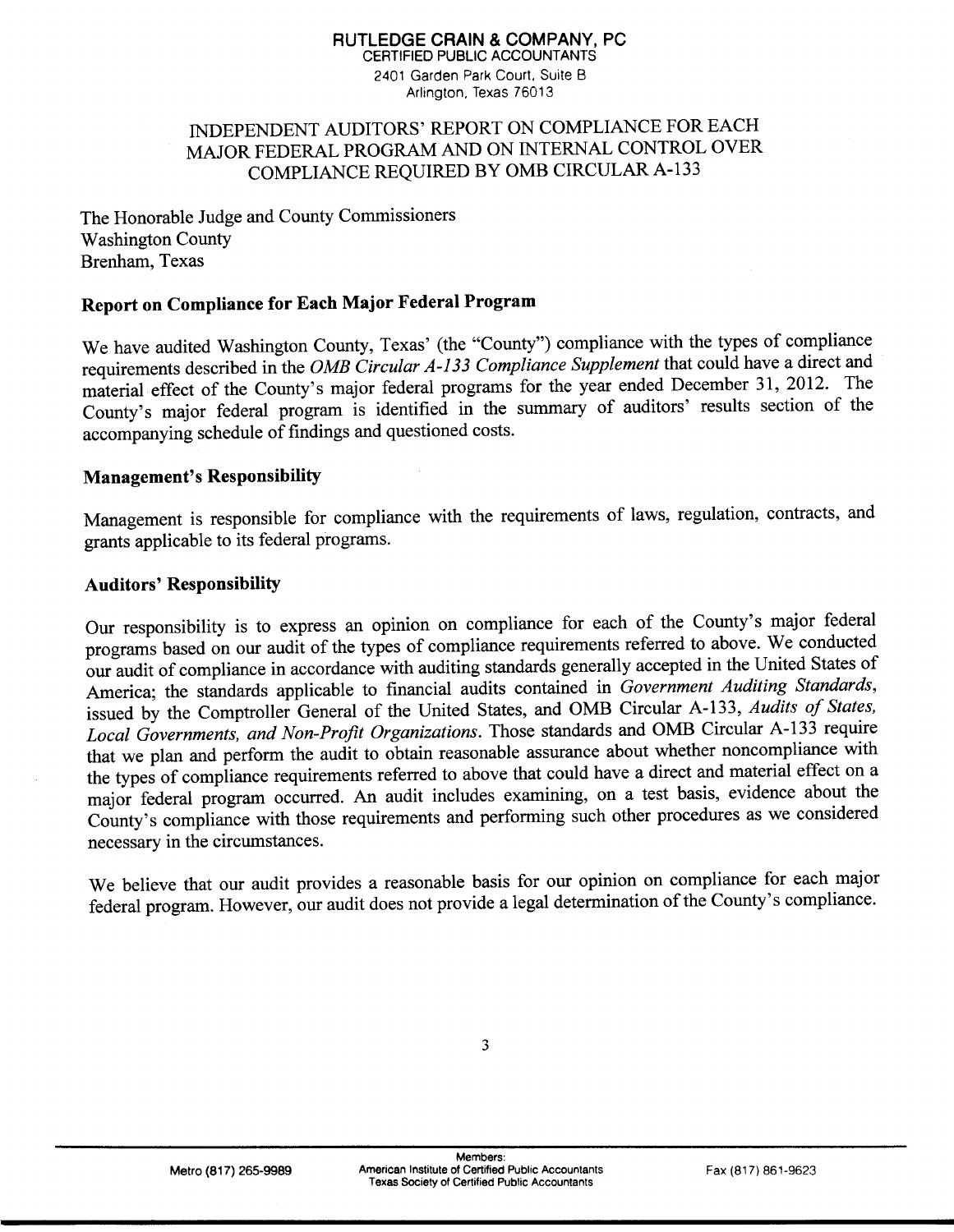## Opinion on Each Major Federal Program

In our opinion, the County complied, in all material respects, with the types of compliance requirements referred to above that could have a direct and material effect on each of its major federal programs for the year ended December 31, 2012.

## Report on Internal Control Over Compliance

Management of the County is responsible for establishing and maintaining effective internal control over compliance with the types of compliance requirements referred to above. In planning and performing our audit of compliance, we considered the County's internal control over compliance with the types of requirements that could have a direct and material effect on each major federal program to determine the auditing procedures that are appropriate in the circumstances for the purpose of expressing an opinion on compliance for each major federal program and to test and report on internal control over compliance in accordance with OMB Circular A-133, but not for the purpose of expressing an opinion on the effectiveness of internal control over compliance. Accordingly, we do not express an opinion on the effectiveness of the County's internal control over compliance.

A *deficiency in internal control over compliance* exists when the design or operation of a control over compliance does not allow management or employees, in the normal course of performing their assigned functions, to prevent, or detect and correct, noncompliance with a type of compliance requirement of a federal program on a timely basis. A *material weakness in internal control over compliance* is a deficiency, or combination of deficiencies, in internal control over compliance, such that there is a reasonable possibility that material noncompliance with a type of compliance requirement of a federal program will not be prevented, or detected and corrected, on a timely basis. A *significant deficiency in internal control over compliance* is a deficiency, or a combination of deficiencies, in internal control over compliance with a type of compliance requirement of a federal program that is less severe than a material weakness in internal control over compliance, yet important enough to merit attention by those charged with governance.

Our consideration of internal control over compliance was for the limited purpose described in the first paragraph of this section and was not designed to identify all deficiencies in internal control over compliance that might be material weaknesses or significant deficiencies. We did not identify any deficiencies in internal control over compliance that we consider to be material weaknesses. However, material weaknesses may exist that have not been identified.

## Report on Schedule of Expenditures of Federal Awards Required OMB Circular A-133

We have audited the financial statements of the governmental activities, each major fund, and the aggregate remaining fund information of the County, as of and for the year ended December 31, 2012, and the related notes to the financial statements, which collectively comprise the County's basic financial statements. We issued our report thereon dated June 5, 2013, which contained unmodified opinions on those financial statements. Our audit was conducted for the purpose of forming opinions on the financial statements that collectively comprise the basic financial statements. The accompanying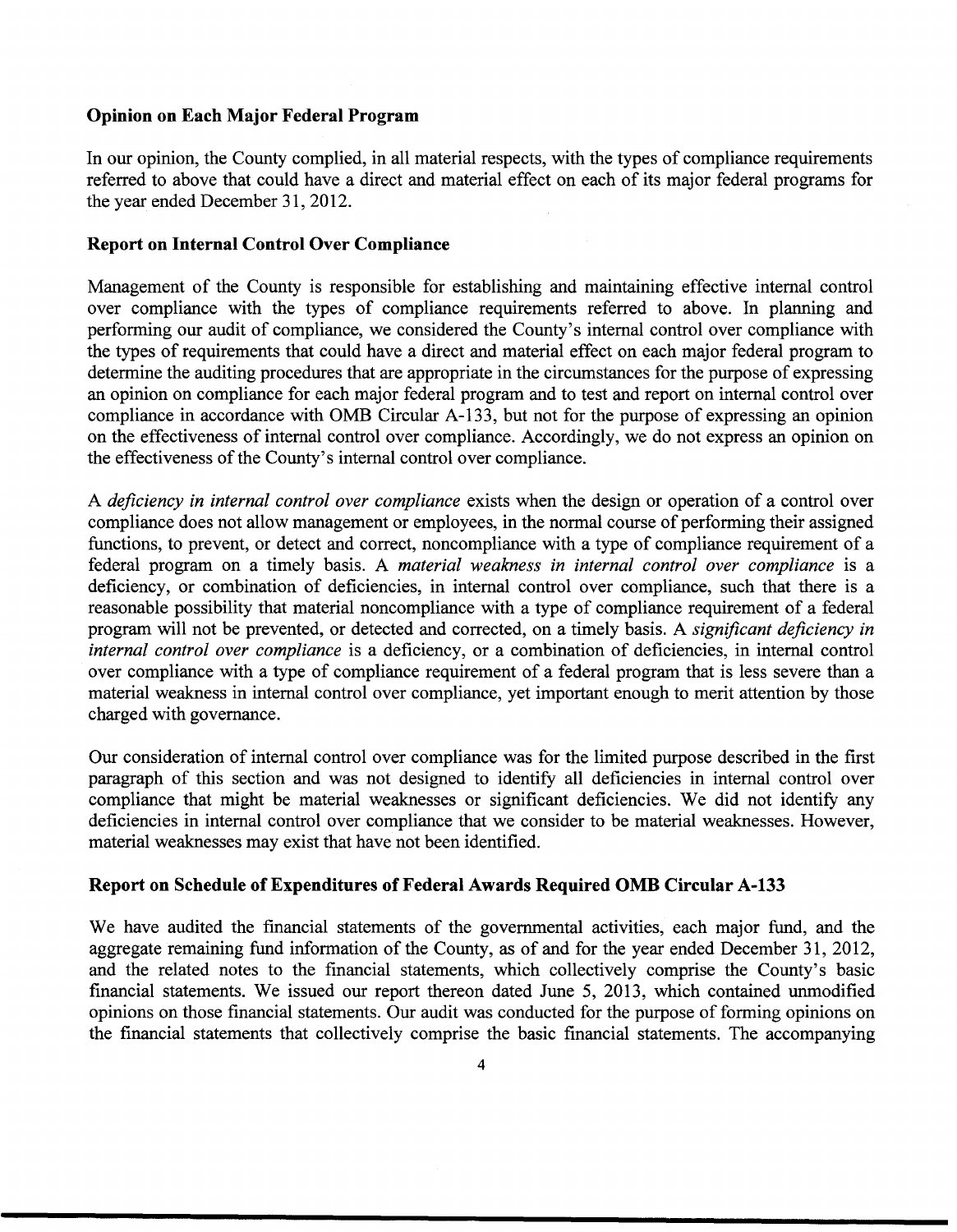schedule of expenditures of federal awards is presented for purposes of additional analysis as required by Circular A-133 and is not a required part of the basic financial statements. Such information is the responsibility of management and was derived from and relates directly to the underlying accounting and other records used to prepare the basic financial statements. The information has been subjected to the auditing procedures applied in the audit of the financial statements and certain additional procedures, including comparing and reconciling such information directly to the underlying accounting and other records used to prepare the basic financial statements or to the basic financial statements themselves, and other additional procedures in accordance with auditing standards generally accepted in the United States of America. In our opinion, the schedule of expenditures of federal awards is fairly stated in all material respects in relation to the basic financial statements as a whole.

The purpose of this report on internal control over compliance is solely to describe the scope of our testing of internal control over compliance and the results of that testing based on the requirements of OMB Circular A-133. Accordingly, this report is not suitable for any other purpose.

Rutledge Crain & Company, PC

June 5, 2013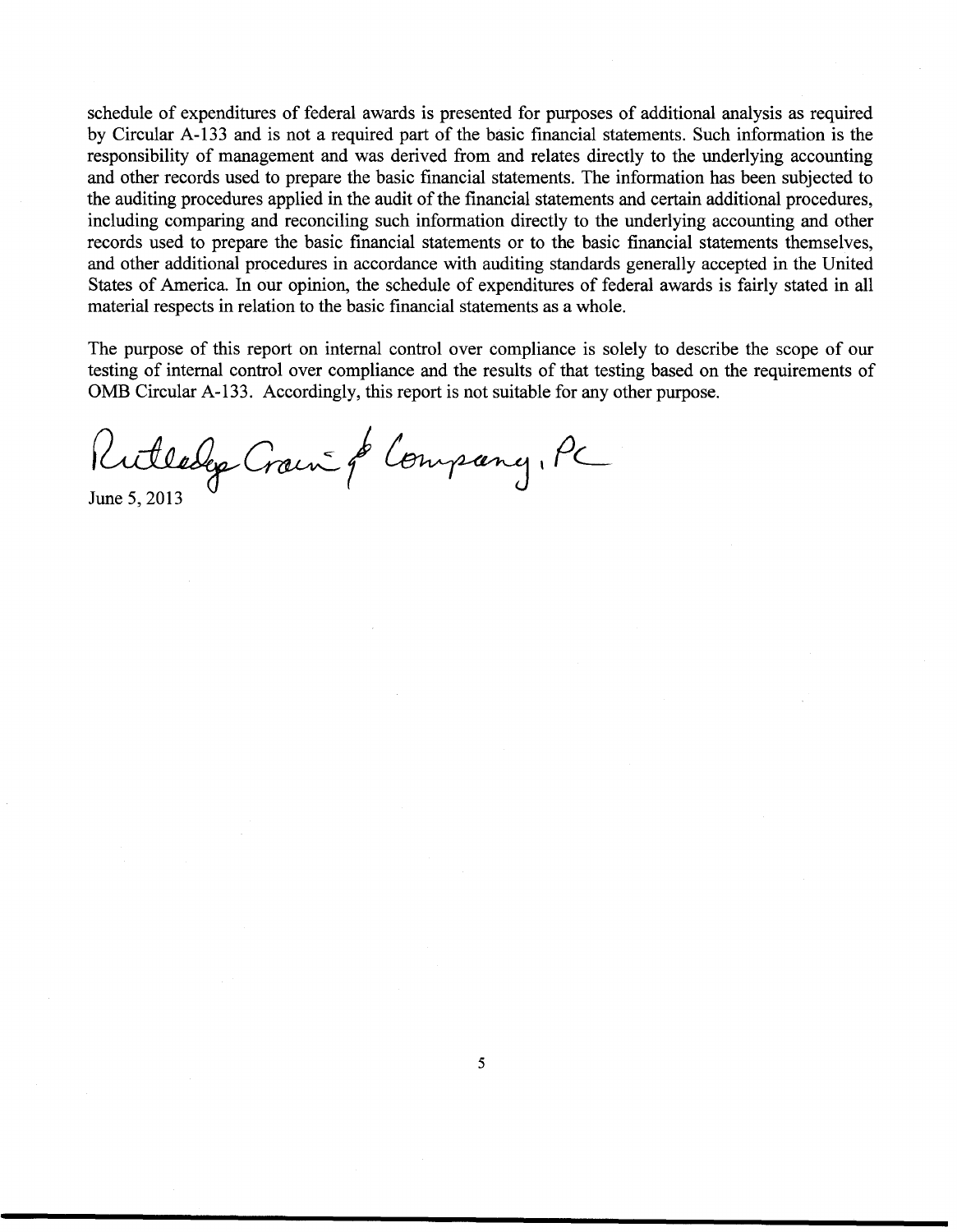#### WASHINGTON COUNTY, TEXAS Schedule of Prior Audit Findings December 31, 2012

Not applicable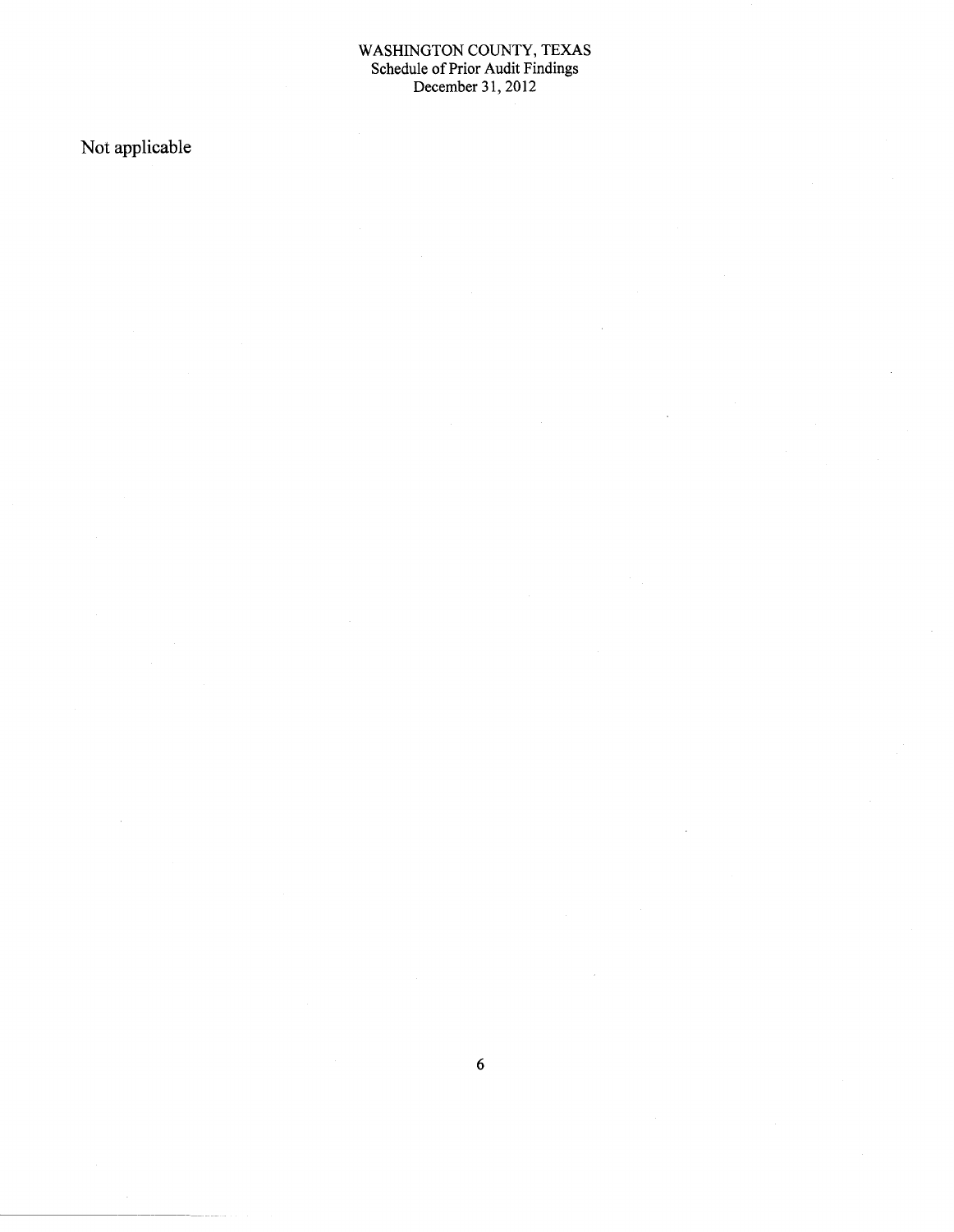#### WASHINGTON COUNTY, Texas Schedule of Findings and Questioned Costs For the Year Ended December 31, 2012

A. Summary of Auditors' Results

The auditors' report expresses an unqualified opinion on the financial statements.

No reportable conditions were disclosed during the audit of the financial statements.

No instances of noncompliance material to the financial statements of Washington County, Texas were disclosed during the audit.

No reportable conditions in the internal over major federal award federal programs were disclosed during the audit.

The auditors' report on compliance for the major federal award federal programs for Washington County, Texas expresses an unqualified opinion on all major federal programs.

The federal programs tested as a major federal programs included:

U. S. Dept. of Housing and Urban Development – 14.239, HOME Investment Partnerships

The threshold used to distinguish between Type A and Type B federal programs was \$300,000.

The County did not qualify as a low-risk auditee.

B. Findings Related to the Financial Statements Which are Required to be Reported in Accordance with Generally Accepted Government Auditing Standards.

No findings to be reported.

C. Findings and Questioned Costs for Federal Awards

No findings to be reported.

7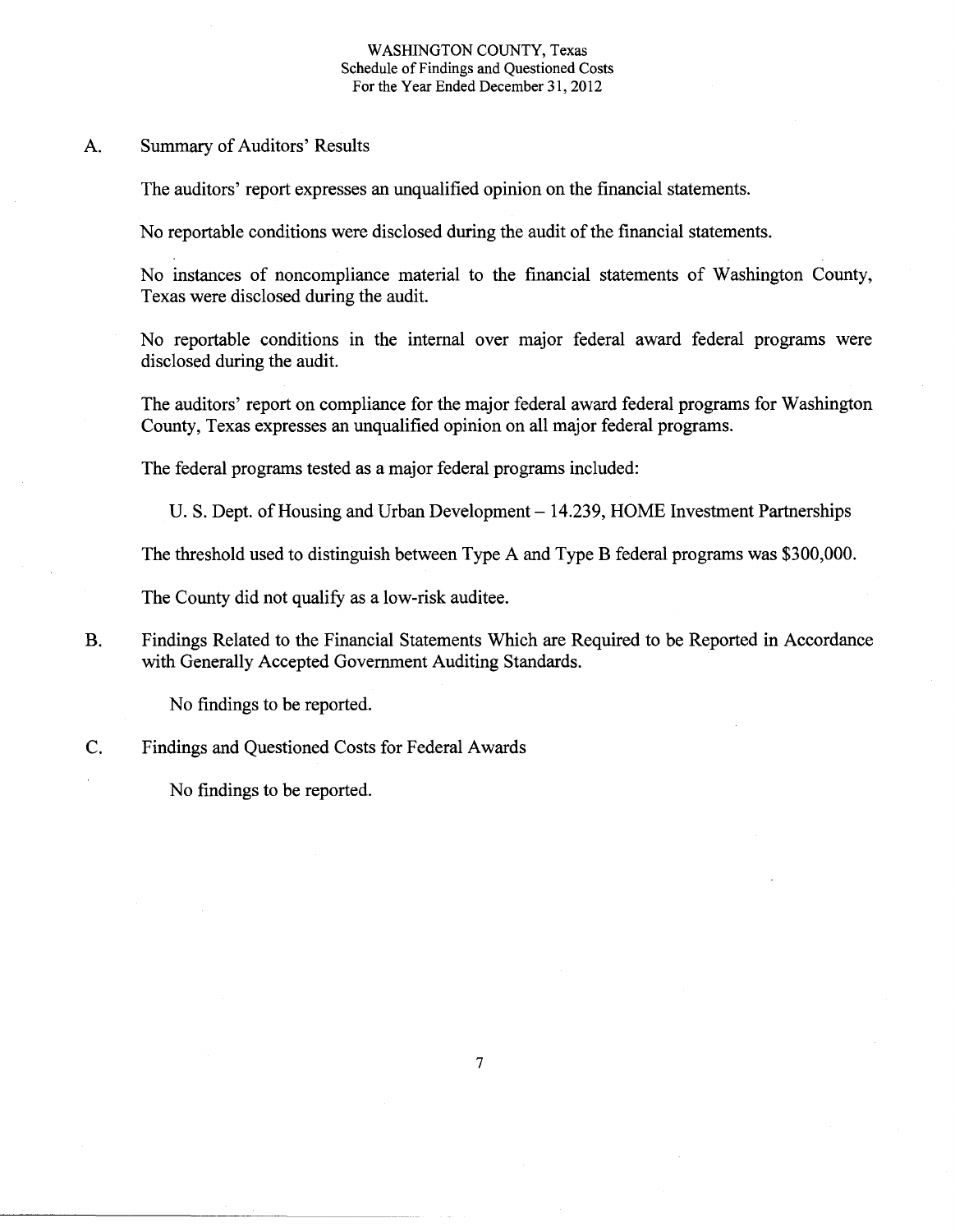#### WASHINGTON COUNTY, TEXAS Corrective Action Plan December 31, 2012

Not applicable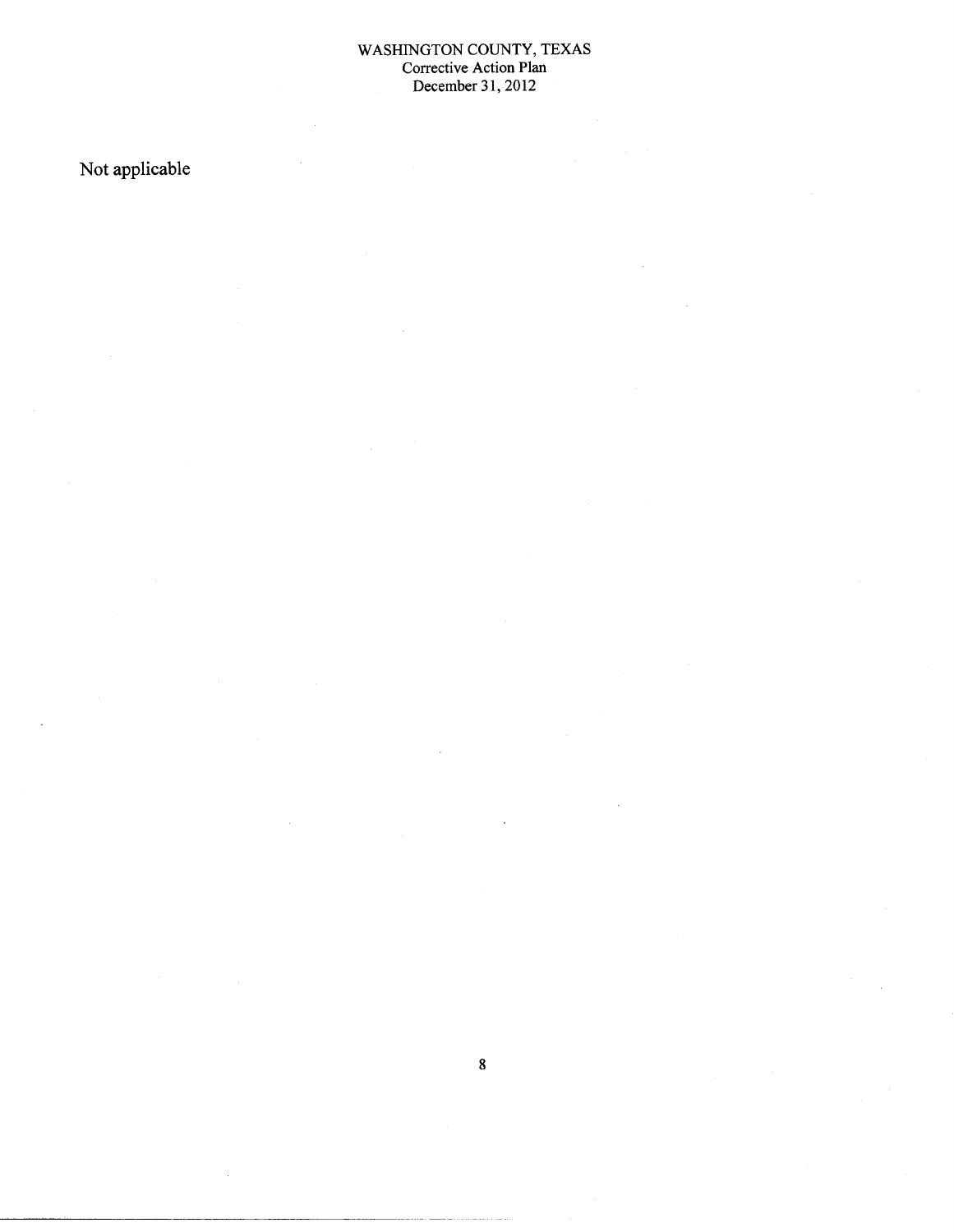#### WASHINGTON COUNTY, TEXAS Schedule of Expenditures of Federal Awards December 31, 2012

| Federal Grant /Pass Through Grantor/Program Title                       | Federal<br><b>CFDA</b><br>Number | Pass-Through<br>Grantor's<br>Number | Current<br>Period<br>Expenditures |   |
|-------------------------------------------------------------------------|----------------------------------|-------------------------------------|-----------------------------------|---|
|                                                                         |                                  |                                     |                                   |   |
| <b>Direct Grants</b>                                                    |                                  |                                     |                                   |   |
| U.S. Dept. of Housing and Urban Development                             |                                  |                                     |                                   |   |
| <b>HOME</b> Investment Partnerships                                     | 14.239                           | M08-DC-48-0233                      | 223,134<br>S.                     | # |
| HOME Investment Partnerships                                            | 14.239                           | M09-DC-48-0233                      | 318,482                           | # |
| HOME Investment Partnerships                                            | 14.239                           | M10-DC-48-0233                      | 149,483                           | # |
| HOME Investment Partnerships                                            | 14.239                           | M12-DC-48-0233                      | 1.880                             | # |
| <b>HOME</b> Investment Partnerships                                     | 14.239                           | Program Income                      | 31,224                            | # |
|                                                                         |                                  |                                     | 724,203                           |   |
| <b>Indirect Grants</b>                                                  |                                  |                                     |                                   |   |
| U.S. Dept. of Health and Human Services                                 |                                  |                                     |                                   |   |
| Passed Through Office of Texas Attorney General                         |                                  |                                     |                                   |   |
| Child Support Enforcement                                               | 93:563                           |                                     | 23,124                            |   |
| U. S. Dept. of Homeland Security                                        |                                  |                                     |                                   |   |
| Passed Through Office of the Governor, Division of Emergency Management |                                  |                                     |                                   |   |
| 2010 State Homeland Security Program - LETPA                            | 97.073                           | 2010-SS-T0-0008                     | 8.522                             |   |
| 2011 State Homeland Security Program - SHSP                             | 97.073                           | 2011-SS-T0-0008                     | 15,644                            |   |
|                                                                         |                                  |                                     | 24,166                            |   |
| Total Federal Expenditures                                              |                                  |                                     | - 771.493                         |   |
| # Major programs                                                        |                                  |                                     |                                   |   |